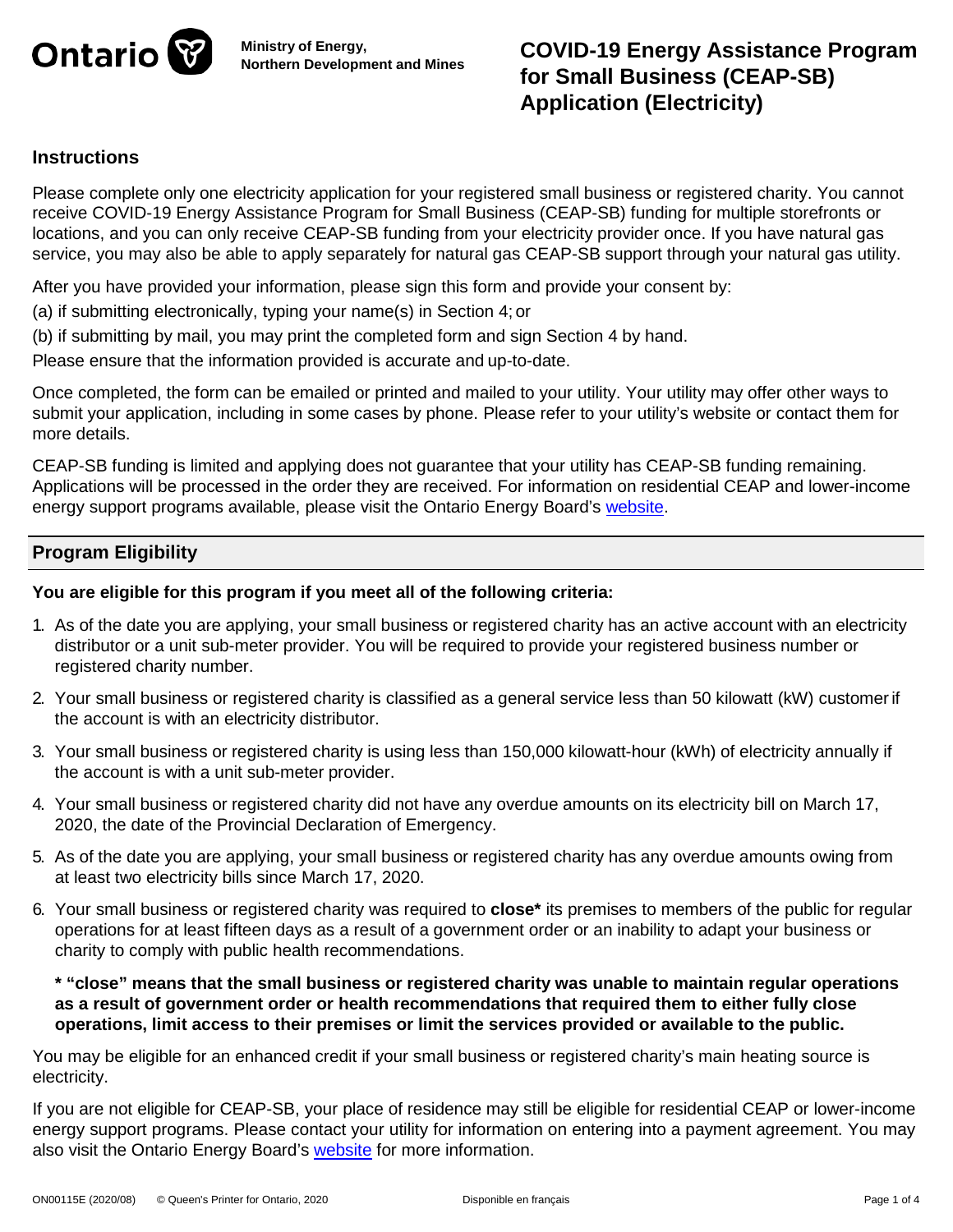

### **Section 1: Notice and Consent**

When submitting this completed form to your utility, please do not provide any personal information. The term "personal information" has the same meaning as under the *Freedom of Information and Protection of Privacy Act*, R.S.O. 1990 c. F.31. Please note that information requested in this form is business identity information (i.e., name, title, and business contact information), not personal information.

Should any personal information be provided within this form, this personal information will be collected by your utility in accordance with applicable privacy legislation such as the *Municipal Freedom of Information and Protection of Privacy Act* or the federal *Personal Information Protection and Electronic Documents Act* and the licence granted to it by the Ontario Energy Board under the *Ontario Energy Board Act, 1998*.

Your business information is being collected for the purpose of administering CEAP-SB, including but not limited to, determining your eligibility for CEAP-SB.

In addition, your utility may use information already collected from you for the purposes of administering your utility account (e.g., any data respecting billing, bill payments), for the purposes of evaluating your eligibility for CEAP-SB and administering CEAP-SB.

The funding for CEAP-SB is provided by the Government of Ontario. Given that, in order to verify and determine whether you were eligible for CEAP-SB and/or to otherwise administer CEAP-SB, it may be necessary for your utility to share your information with the Ministry of Energy, Northern Development and Mines. If the Ministry of Energy, Northern Development and Mines requests any of the information, including personal information contained in this form in order to verify your eligibility for CEAP-SB or for audit purposes related to the administration of CEAP-SB, your utility will supply it to them. The Ministry of Energy, Northern Development and Mines may contact you for further information as part of their audit. You are encouraged to retain any documentation that demonstrates you meet the eligibility for CEAP-SB.

By completing and submitting this application form, you are consenting to the collection, use, and disclosure of your information, including personal information as described above.

Contact information for the person who can answer questions about the collection of the information in this form is available on your utility's website.

### **Section 2: Program Eligibility Requirements**

- 1. Are you applying for support for a small business or registered charity?
	- Yes ► If you select Yes, please provide your registered business number or charitable registration number.
	- No ► If you select No, CEAP-SB is a targeted program designed to aid certain customers in these difficult times. The response you have selected means your small business or registered charity does not meet the program's eligibility criteria.
- 2. Have you previously applied for CEAP-SB electricity support for another premise or account that operates under the same registered business number or charitable registration number?
	- Yes ► If you select Yes, CEAP-SB is a targeted program designed to aid certain customers in these difficult times. The response you have selected means your small business or registered charity does not meet the program's eligibility criteria.

No

- 3. As of the date you are applying, does your small business or registered charity have either:
	- (a) an active account with an electricity distributor as a general service less than 50 kilowatt (kW) customer;or
	- (b) an active account with a unit sub-meter provider and use less than 150,000 kWh of electricity annually?
		- Yes ► If you select Yes, your electricity utility will verify this information.
		- No ► If you select No, CEAP-SB is a targeted program designed to aid certain customers in these difficult times. The response you have selected means your small business or registered charity does not meet the program's eligibility criteria.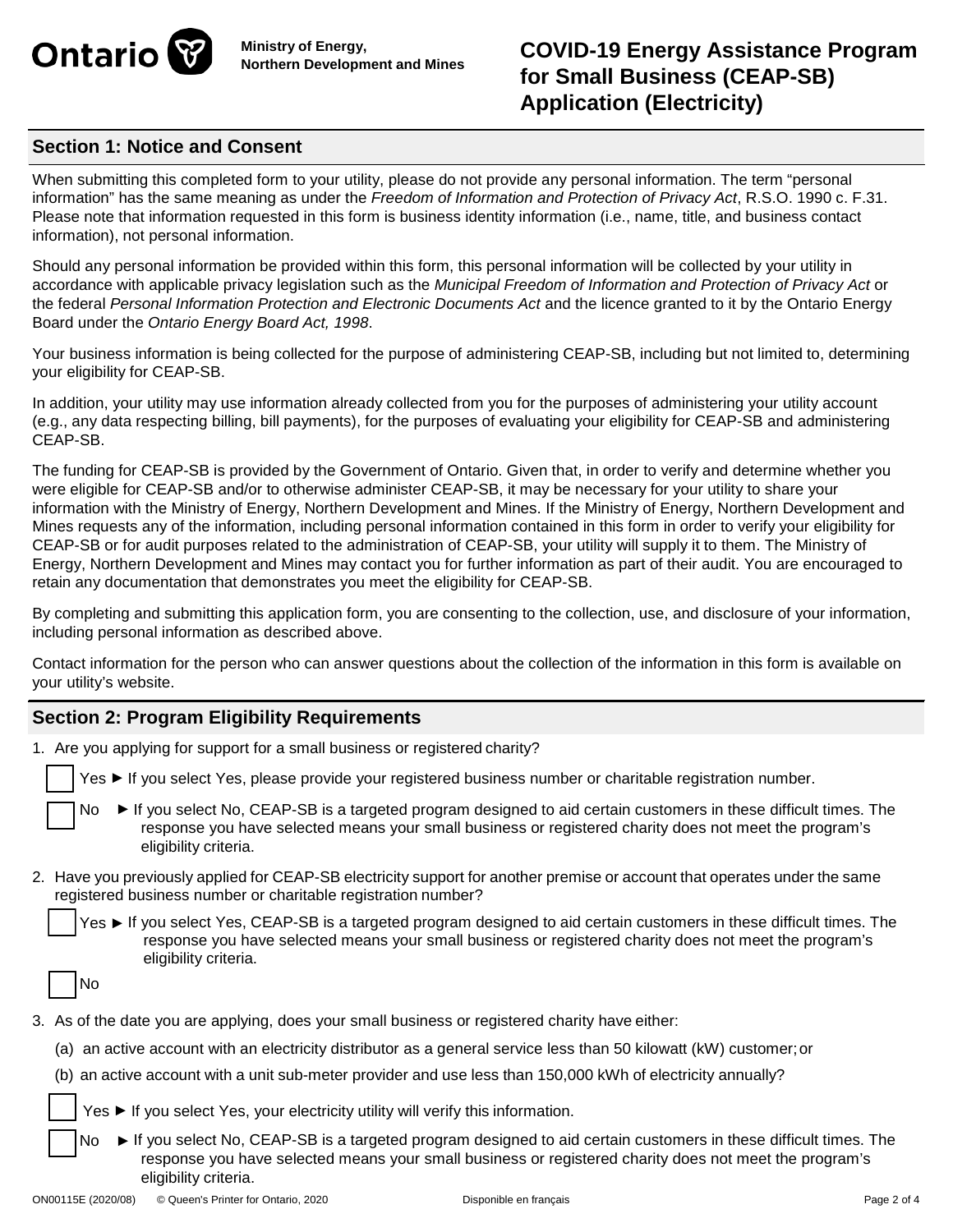| 4. Did your small business or registered charity have overdue amounts for its electricity bill on March 17, 2020, the date of the |
|-----------------------------------------------------------------------------------------------------------------------------------|
| Provincial Declaration of Emergency?                                                                                              |

| ŗ<br>۷ |
|--------|
|        |

es ► If you select Yes, CEAP-SB is a targeted program designed to aid certain customers in these difficult times. The response you have selected means your small business or registered charity does not meet the program's eligibility criteria.

|  | No ► If you select No, your electricity utility will verify this information. |  |
|--|-------------------------------------------------------------------------------|--|
|  |                                                                               |  |

5. As of the date you are applying, does your small business or registered charity have any overdue amounts owing from at least two electricity bills since March 17, 2020?

Yes ► I have overdue amounts owing from at least two bills since March 17, 2020.

If you select Yes, your electricity utility will verify this information.

- No ► If you select No, CEAP-SB is a targeted program designed to aid certain customers in these difficult times. The response you have selected means your small business or registered charity does not meet the program's eligibility criteria.
- 6. Was your small business or registered charity required to close its premises to the public for regular operations for at least fifteen days as a result of a government order or an inability to adapt its business to comply with public health recommendations?

Yes

- No ► If you select No, CEAP-SB is a targeted program designed to aid certain customers in these difficult times. The response you have selected means your small business or registered charity does not meet the program's eligibility criteria.
- 7. Is your small business or registered charity's main heating source electricity?

No ► If you select No, you are still eligible for CEAP-SB funding. Small businesses or registered charities that use electricity as their main heating source may be eligible for an enhanced CEAP-SB credit.

# **Section 3: Utility Account Information**

#### **Before you begin, make sure that you have a copy of your bill for reference.**

**Utility Account Information**: Please enter your information **exactly** as it appears on your small business or registered charity's utility bill. If the information is not entered as it appears on your your small business or registered charity's utility bill, your application may not be processed until the information can be corrected and verified.

1. Your Utility

| 2. Utility Account Number                                 |                   |
|-----------------------------------------------------------|-------------------|
|                                                           |                   |
| Name on the Account                                       |                   |
|                                                           |                   |
| Name of person authorized to act on behalf of the account |                   |
| Last Name                                                 | <b>First Name</b> |
|                                                           |                   |
| <b>Account Service Address</b>                            |                   |
|                                                           |                   |